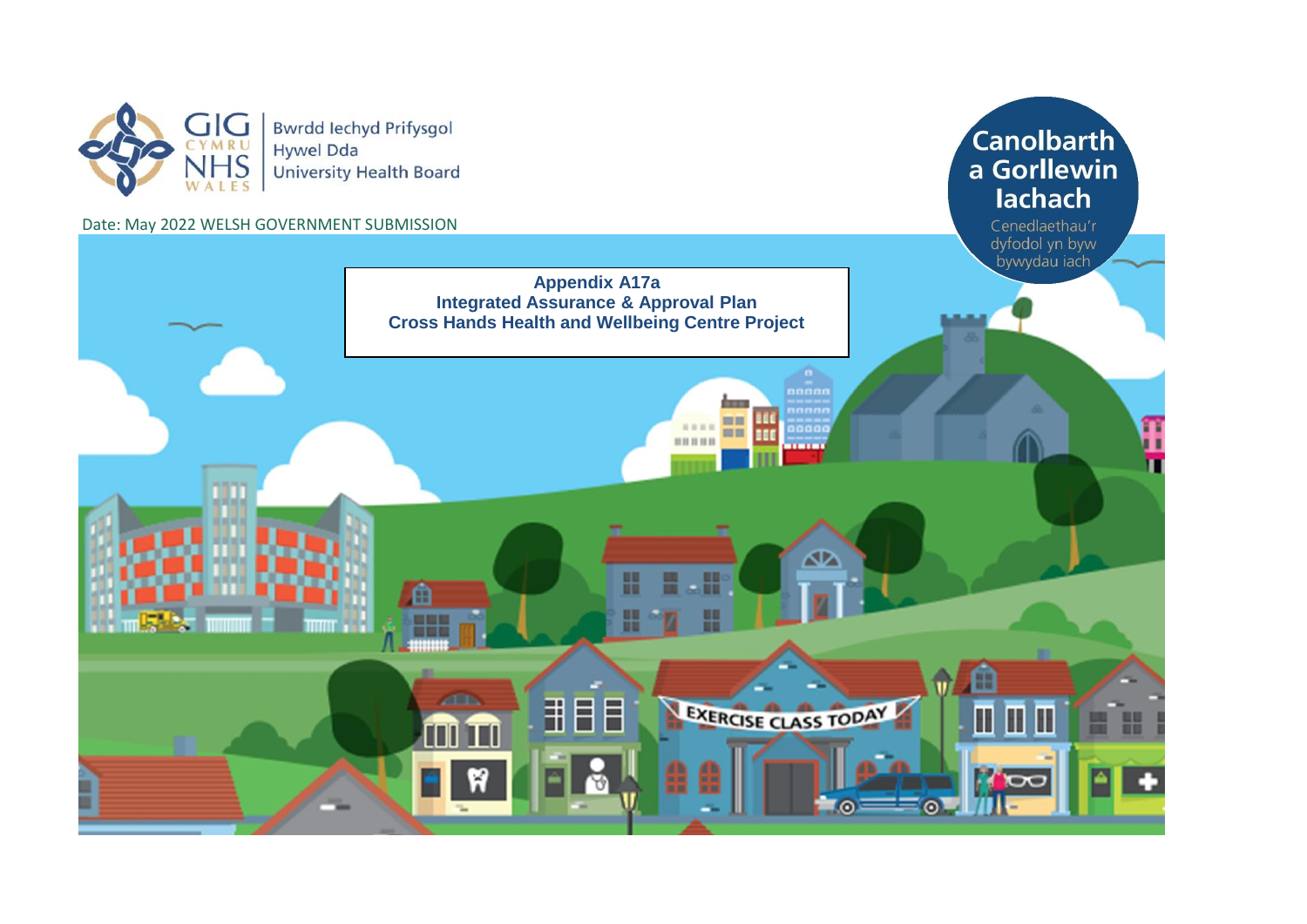| Integrated Assurance & Approval Plan                                                                                                                                                                                                                                                                                                                                                                                                                                                                                           |                                                |                         |                       |  |  |  |  |  |  |  |  |  |  |  |
|--------------------------------------------------------------------------------------------------------------------------------------------------------------------------------------------------------------------------------------------------------------------------------------------------------------------------------------------------------------------------------------------------------------------------------------------------------------------------------------------------------------------------------|------------------------------------------------|-------------------------|-----------------------|--|--|--|--|--|--|--|--|--|--|--|
| Name of Project                                                                                                                                                                                                                                                                                                                                                                                                                                                                                                                | <b>Cross Hands Health and Wellbeing Centre</b> |                         |                       |  |  |  |  |  |  |  |  |  |  |  |
|                                                                                                                                                                                                                                                                                                                                                                                                                                                                                                                                |                                                |                         |                       |  |  |  |  |  |  |  |  |  |  |  |
| <b>Version Number</b>                                                                                                                                                                                                                                                                                                                                                                                                                                                                                                          | <b>DRAFT - 1.0</b>                             | <b>Last Updated</b>     | 21st April 2022       |  |  |  |  |  |  |  |  |  |  |  |
| <b>SRO Name</b>                                                                                                                                                                                                                                                                                                                                                                                                                                                                                                                | Lee Davies                                     |                         |                       |  |  |  |  |  |  |  |  |  |  |  |
| <b>Project Manager</b>                                                                                                                                                                                                                                                                                                                                                                                                                                                                                                         | <b>Eldeg Rosser</b>                            | <b>Project Director</b> | <b>Rhian Matthews</b> |  |  |  |  |  |  |  |  |  |  |  |
| RPA - date submitted to IAH                                                                                                                                                                                                                                                                                                                                                                                                                                                                                                    |                                                | <b>RPA - Outcome</b>    |                       |  |  |  |  |  |  |  |  |  |  |  |
| WG Major Portfolio/Programme/Project                                                                                                                                                                                                                                                                                                                                                                                                                                                                                           | Yes                                            | <b>IAH Ref</b>          |                       |  |  |  |  |  |  |  |  |  |  |  |
| Guidance<br>The Integrated Assurance and Approvals Plan (IAAP) sets out the assurance activities that will be undertaken at portfolio, programme and project level.                                                                                                                                                                                                                                                                                                                                                            |                                                |                         |                       |  |  |  |  |  |  |  |  |  |  |  |
| As part of the IAAP, assurance activities will take place across all levels of the Programme - programme and project. The Programme will utilise the pre-defined Gateway 0-5 and flexible Assurance<br>Products (PAR, PVR, Critical Friend) as appropriate and proportionate.                                                                                                                                                                                                                                                  |                                                |                         |                       |  |  |  |  |  |  |  |  |  |  |  |
| The IAAP has been developed using a risk-based approach to ensure that the assurance provision is both proportionate and meets the needs of all those parties requiring assurance. It takes into<br>account Portfolio/Programme/Project milestones and planned assurance activities. The Programme IAAP takes into account the assurance coverage of its constituent Projects.                                                                                                                                                 |                                                |                         |                       |  |  |  |  |  |  |  |  |  |  |  |
| 1st Line Defence/Assurance will be provided by the Portfolio/Programme/Project itself through its Governance.<br>2nd Line Defence/Assurance refers to independent assurance such as Gateway Assurance.<br>3rd Line Defence/Assurance refers to scrutiny provided by 'external' organisations such as Audit.                                                                                                                                                                                                                    |                                                |                         |                       |  |  |  |  |  |  |  |  |  |  |  |
| This IAAP has been developed in line with the WG Integrated Assurance Strategy and is a live document. It will be periodically reviewed and updated and if appropriate, after each assurance<br>review, change in scope, or risk potential of the Programme/Project. The IAAP will be maintained until the Programme/Project is closed and delivery responsibility passes to the operational<br>business.                                                                                                                      |                                                |                         |                       |  |  |  |  |  |  |  |  |  |  |  |
| The milestones for governence, assurance and audit activity are based upon timescales included within the Current Portfolio and Programme Implementation Plans and will be updated should<br>timetables change.                                                                                                                                                                                                                                                                                                                |                                                |                         |                       |  |  |  |  |  |  |  |  |  |  |  |
| The Welsh Government Integrated Assurance Hub (IAH) have provided support in the completion of the IAAP and tailoring it to suit the specific needs of the Programme.                                                                                                                                                                                                                                                                                                                                                          |                                                |                         |                       |  |  |  |  |  |  |  |  |  |  |  |
|                                                                                                                                                                                                                                                                                                                                                                                                                                                                                                                                | Glossary                                       |                         |                       |  |  |  |  |  |  |  |  |  |  |  |
| AB - Accountable Body<br>IA - Internal Audit<br>IAH - Integrated Assurance Hub<br>JC - Joint Committee<br>JSC - Joint Scrutiny Committee<br><b>LAs - Local Authorities</b><br>NAO - National Audit Office<br>OGC - Gateway (0 to 5)<br>PAC - Public Accounts Committee<br>PAR - Programme/Project Assessment Review<br>PB - Programme Board<br>PMO - Programme Management Office<br>PVR - Programme/Project Validation Review<br>RPA - Risk Potential Assessment<br>SRO - Senior Responsible Owner<br>WAO - Wales Audit Office |                                                |                         |                       |  |  |  |  |  |  |  |  |  |  |  |